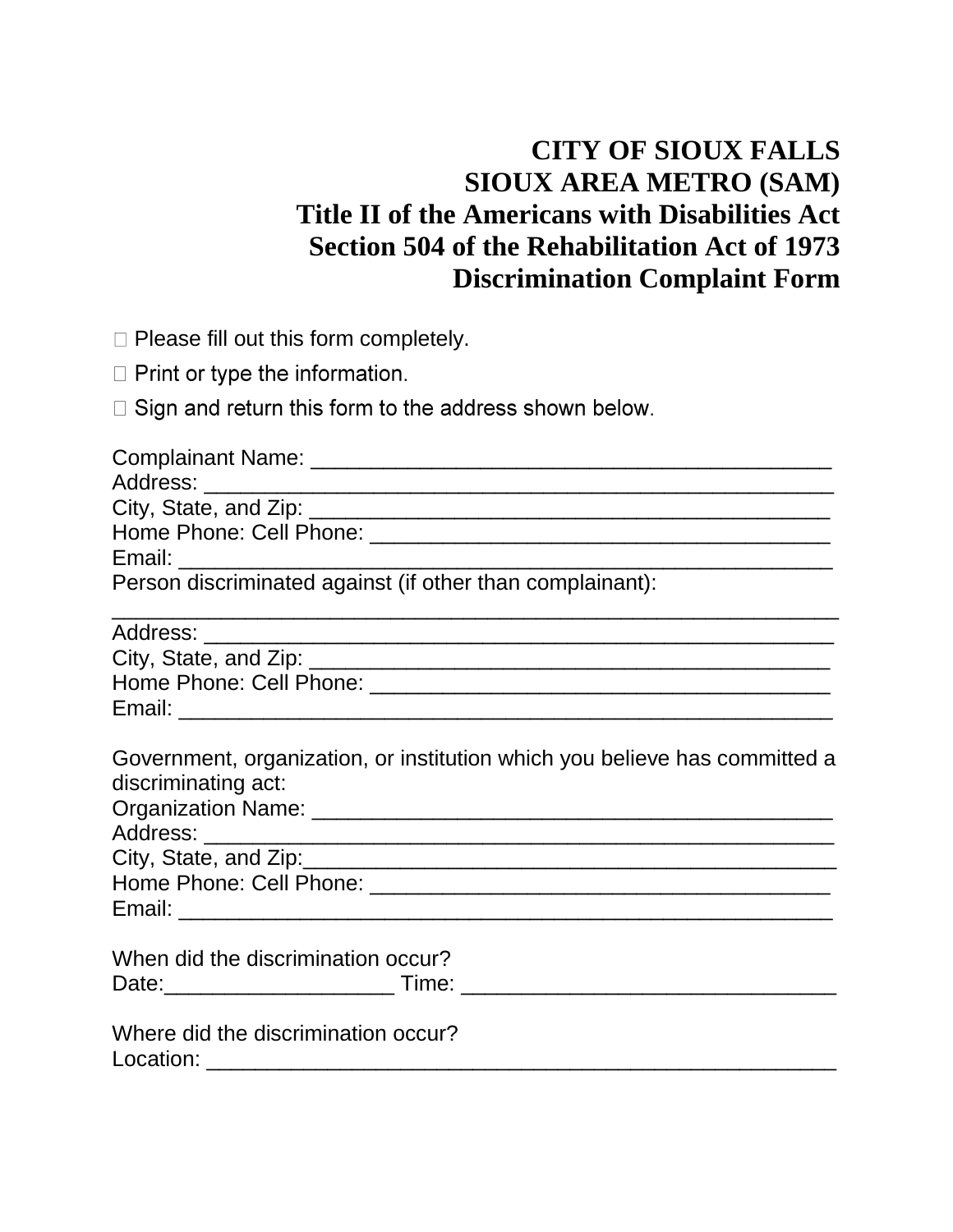Describe the acts of discrimination providing names (where possible) of individuals along with details of the incident including the bus and route numbers (if applicable):

Has the complaint been filed with the Department of Justice or any other Federal, State, or local civil rights agency or court? If yes, please provide the following information: Do you intend to file with another agency or court? Address: \_\_\_\_\_\_\_